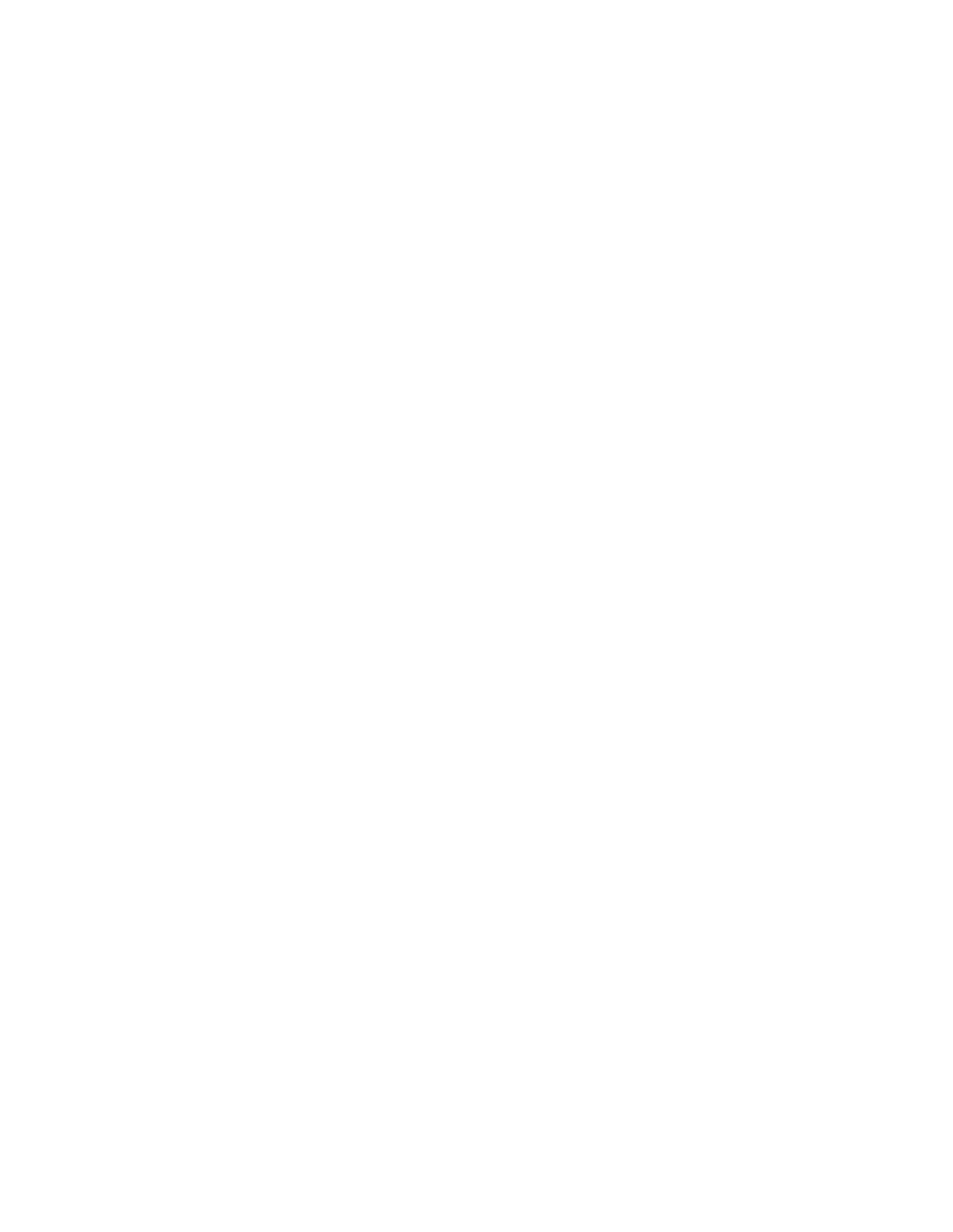## Balance Sheet ~ October 31, 2007

### STATEMENT 1

|                                     | (In thousands of dollars) |         |  |
|-------------------------------------|---------------------------|---------|--|
| Assets                              | 2007                      | 2006    |  |
|                                     | \$                        | \$      |  |
| <b>Current Assets</b>               |                           |         |  |
| Cash                                | 26,830                    | 3,768   |  |
| Accounts receivable                 | 1,763                     | 2,257   |  |
| Inventories                         |                           |         |  |
| Saleable merchandise                | 3,330                     | 3,432   |  |
| Maintenance and other supplies      | 1,282                     | 1,215   |  |
| Prepaid expenses                    | 400                       | 480     |  |
|                                     | 33,605                    | 11,152  |  |
|                                     |                           |         |  |
| <b>Fixed Assets</b> - notes 3 and 4 | 142,542                   | 133,005 |  |
|                                     | 176,147                   | 144,157 |  |

#### **Liabilities and Equity**

|                                        | 176,147 | 144,157 |
|----------------------------------------|---------|---------|
| <b>Equity</b> – Statement 2            | 127,872 | 129,246 |
| <b>Contingencies</b> - note 8          |         |         |
| <b>Commitments</b> - note 7            |         |         |
| Post-Employment Benefits - note 5      | 3,457   | 3,294   |
| Long-Term Financing - note 4           | 33,818  | 3,008   |
|                                        |         |         |
|                                        | 11,000  | 8,609   |
| Current portion of long-term financing | 1,190   | 1,109   |
| Accrued payroll                        | 1,027   | 1,854   |
| Accounts payable                       | 8,783   | 5,646   |
| <b>Current Liabilities</b>             |         |         |

see accompanying notes

Signed on behalf of the Commission:

 $\Delta^2$   $\rightarrow$  $\overline{\phantom{a}}$ 

Chairman

Commissioner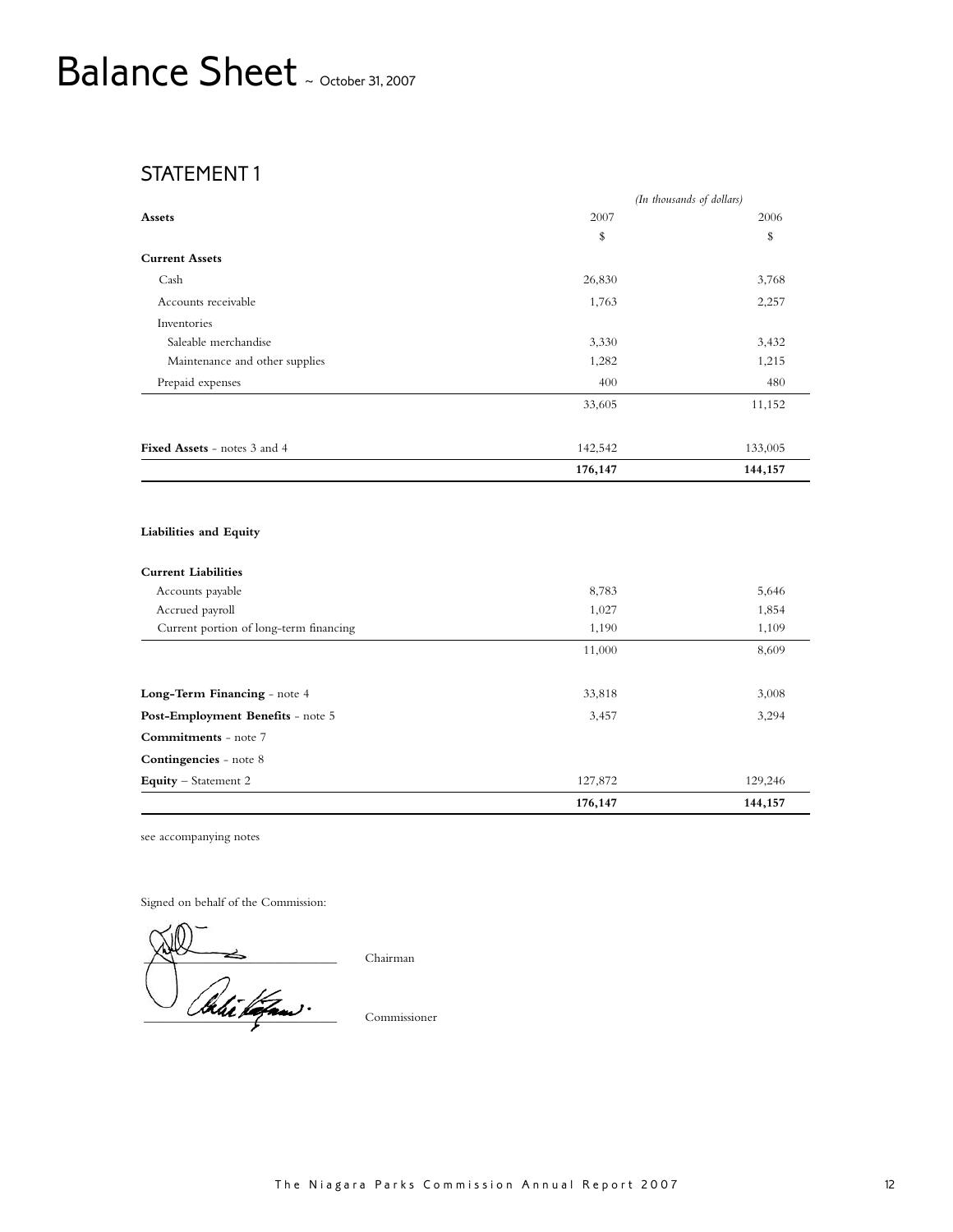## Statement of Equity ~ for the year ended October 31, 2007

### STATEMENT 2

|                                     |         | (In thousands of dollars) |  |
|-------------------------------------|---------|---------------------------|--|
|                                     | 2007    | 2006                      |  |
|                                     |         | \$                        |  |
| Equity, Beginning of Year           | 129,246 | 129,898                   |  |
| Net Loss for the Year - Statement 3 | (1,374) | (652)                     |  |
| Equity, End of Year                 | 127,872 | 129,246                   |  |

see accompanying notes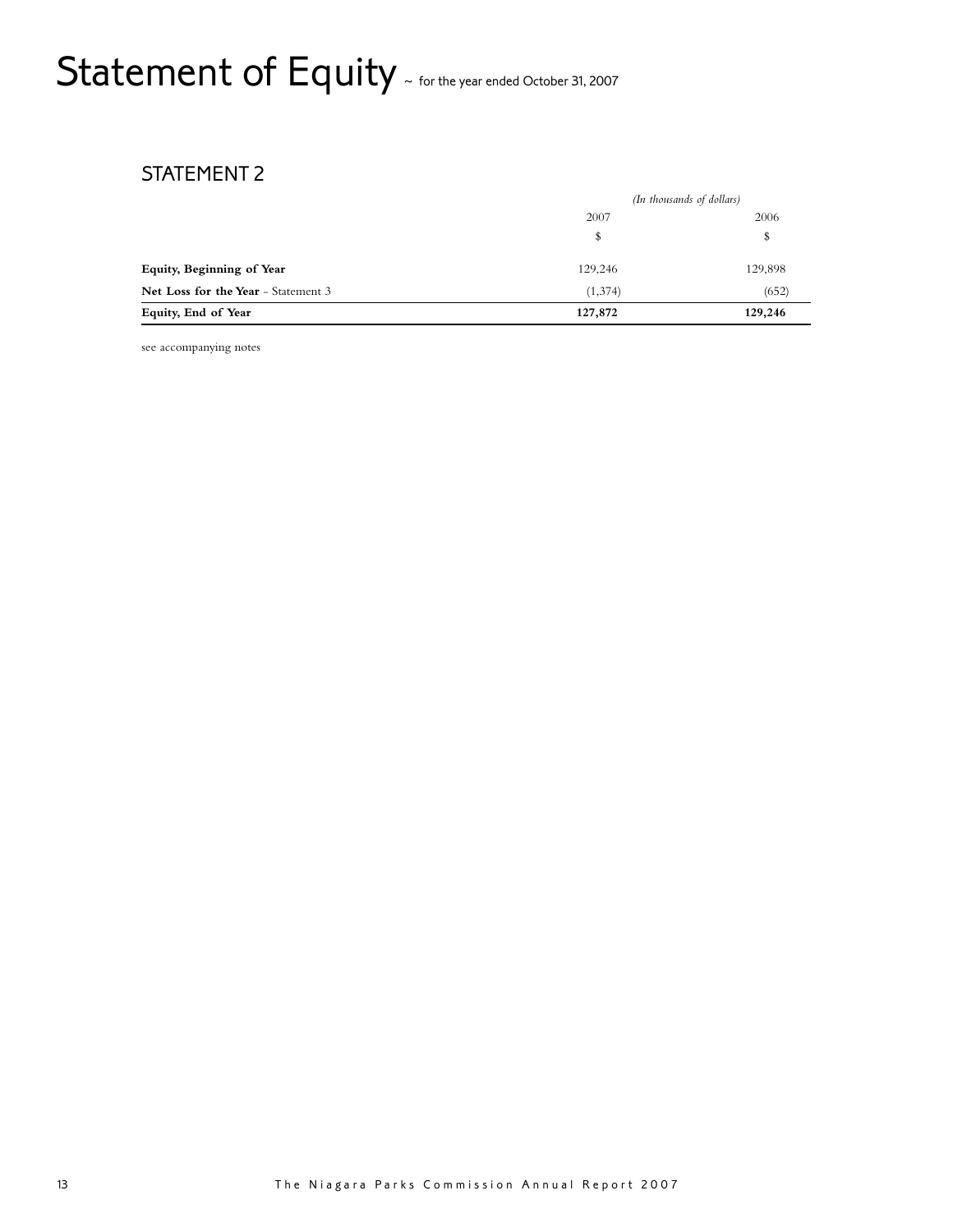# Statement of Operations  $\sim$  for the year ended October 31, 2007

### STATEMENT 3

| 2007<br>\$ | 2006   |
|------------|--------|
|            |        |
|            | \$     |
|            |        |
| 68,813     | 68,659 |
| 6,037      | 5,914  |
| 2,535      | 3,425  |
| (360)      | 460    |
| 40         | (3)    |
| 464        | 202    |
| 77,529     | 78,657 |
|            |        |
|            |        |
| 12,518     | 12,733 |
| 30,969     | 31,075 |
| 13,216     | 13,178 |
| 9,681      | 9,819  |
| 4,004      | 3,860  |
| 70,388     | 70,665 |
| 7,141      | 7,992  |
|            |        |
| 331        | 305    |
| 8,184      | 8,339  |
| 8,515      | 8,644  |
| (1, 374)   | (652)  |
|            |        |

see accompanying notes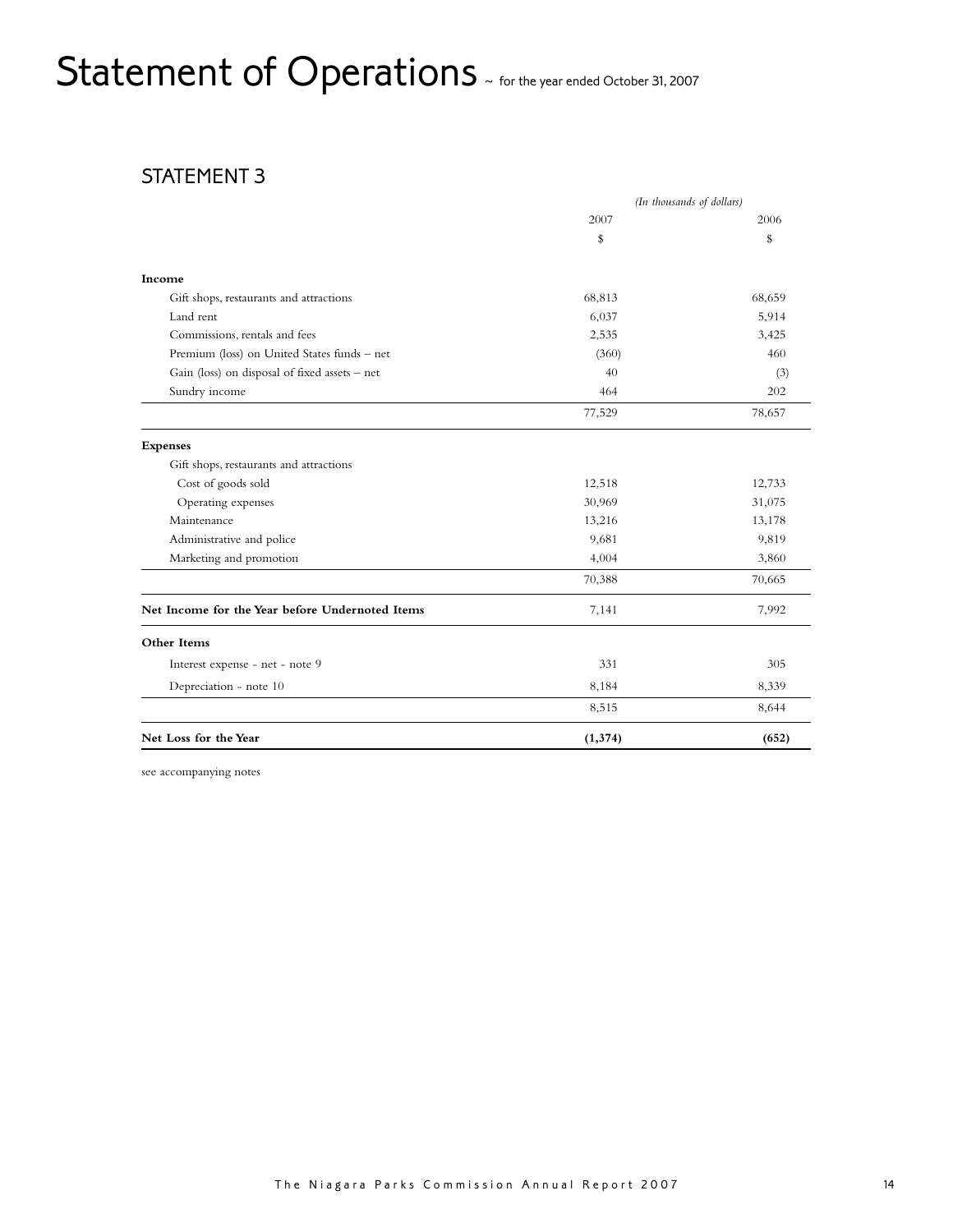## Statement of Cash Flows ~ for the year ended October 31, 2007

### STATEMENT 4

|                                                         | (In thousands of dollars) |          |
|---------------------------------------------------------|---------------------------|----------|
|                                                         | 2007                      | 2006     |
|                                                         | \$                        | \$       |
| <b>Operating Activities</b>                             |                           |          |
| Net loss for the year                                   | (1, 374)                  | (652)    |
| Charges against income not requiring an outlay of funds |                           |          |
| - post-employment benefits                              | 356                       | 376      |
| - depreciation                                          | 8,184                     | 8,339    |
| - loss (gain) on disposal of fixed assets - net         | (5)                       | 216      |
|                                                         | 7,161                     | 8,279    |
| Net change in non-cash working capital balances related |                           |          |
| to operations - note 12                                 | 2,919                     | (1,059)  |
| Funds provided by operating activities                  | 10,080                    | 7,220    |
| <b>Investing Activities</b>                             |                           |          |
| Fixed asset acquisitions - note 12                      | (17, 799)                 | (9,764)  |
| Proceeds on sale of fixed assets                        | 83                        | 32       |
| Funds used by investing activities                      | (17,716)                  | (9,732)  |
| <b>Financing Activities</b>                             |                           |          |
| Net increase (decrease) in long-term financing          | 30,891                    | (1, 244) |
| Cash outlay related to post-employment benefits         | (193)                     | (198)    |
| Funds provided (used) by financing activities           | 30,698                    | (1, 442) |
| Increase (Decrease) in Cash Position                    | 23,062                    | (3,954)  |
| Cash Position, Beginning of Year                        | 3,768                     | 7,722    |
| Cash Position, End of Year                              | 26,830                    | 3,768    |

see accompanying notes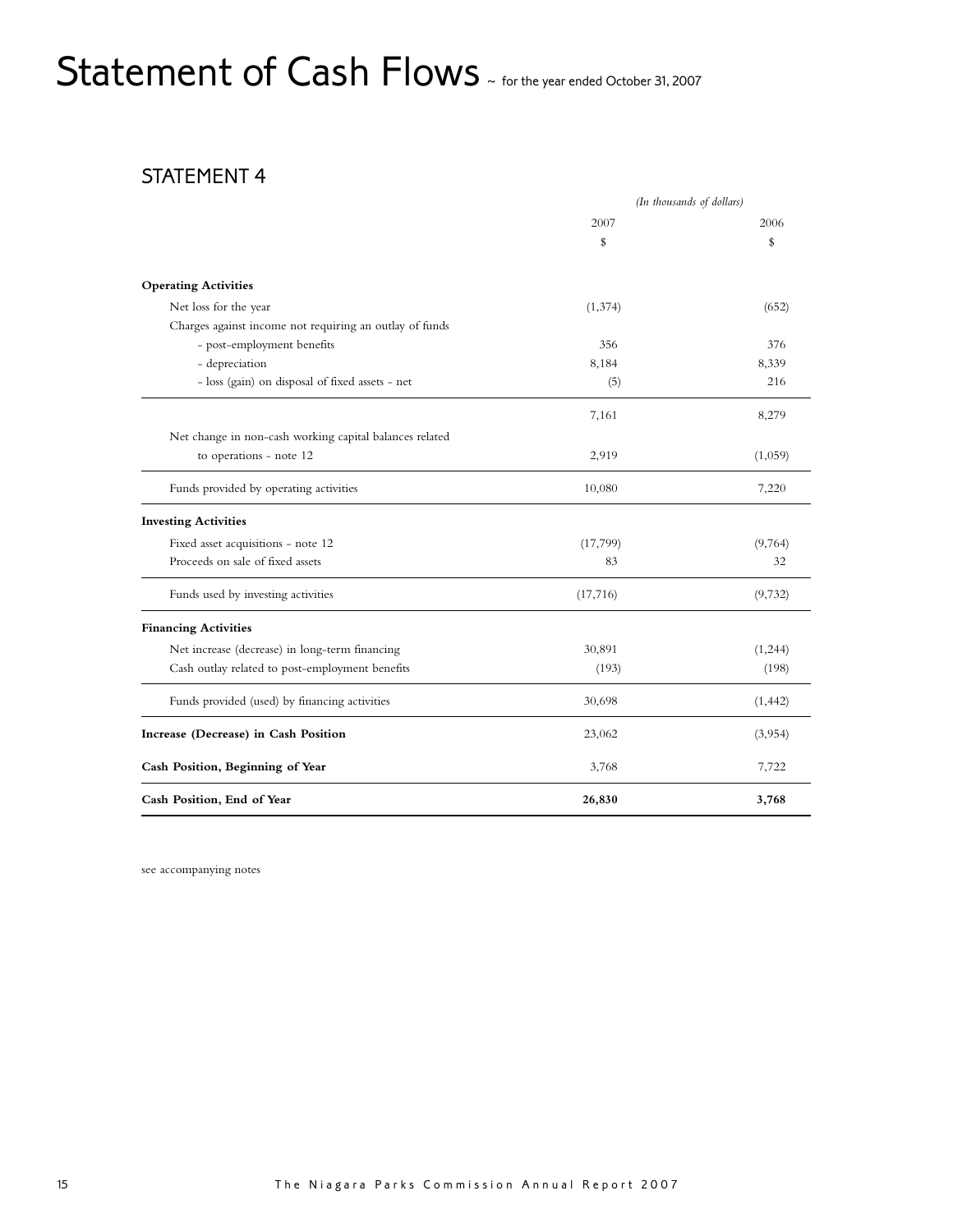## Notes to Financial Statements  $\sim$  for the year ended October 31, 2007

#### **Organization**

The Niagara Parks Commission is governed by the Niagara Parks Act. Initially established in 1885, the Commission is an "Operational Enterprise" of the Province of Ontario and is responsible for maintaining, protecting and showcasing over 1,700 hectares of parkland stretching some 56 kilometres along the Niagara River from Lake Erie to Lake Ontario.The Commission is exempt from corporate income taxes under the Income Tax Act (Canada) and Ontario Corporations Tax Act.

#### **1. Significant Accounting Policies**

#### Basis of accounting

The financial statements of The Niagara Parks Commission (the "Commission") are the representations of management prepared in accordance with Canadian generally accepted accounting principles, consistently applied. Because a precise determination of many assets and liabilities is dependent upon future events, the preparation of periodic financial statements necessarily involves the use of estimates and approximations.These have been made using careful judgement in the light of available information.The financial statements have, in management's opinion, been properly prepared within reasonable limits of materiality and within the framework of the accounting policies summarized below:

#### Revenue recognition

Income from gift shops, restaurants and attractions are recognized when merchandise has been transferred or services have been rendered. Income from land rent, commissions, rentals, fees and sundry are recognized over the life of the agreement or when earned.

#### Inventories

Inventories of saleable merchandise are valued at the lower of average cost and net realizable value.

#### Fixed assets

All fixed assets are recorded at cost. Depreciation has been recorded using the straight-line method, with rates from 2.5 to 33 per cent for buildings, roadways and structures, 10 to 33 per cent for equipment and furnishings and from 8 to 33 per cent for vehicles.

#### Foreign currency translation

These financial statements are presented in Canadian dollars.Assets and liabilities denominated in foreign currencies are translated at the exchange rates in effect at the balance sheet date. Gains and losses on translation are reflected in net earnings of the period.

#### Capitalized interest

The Commission capitalizes an amount of interest on all funds expended for those capital works in progress and financed via long-term financing.

#### **2. Accounting Changes**

Financial Instruments - Recognition and Measurement and Financial Instruments - Disclosure and Presentation. These new standards prescribe when a financial instrument is to be recognized and derecognized from the balance sheet and at what amount these financial instruments should be recognized. It also specifies how financial instrument gains and losses are accounted for. Under these new standards, all financial assets are classified as held-for-trading, held-to-maturity, loans and receivables or available-for-sale and all financial liabilities must be classified as held-for-trading or other financial liabilities. In addition, an entity has the option to designate financial assets or liabilities as held-for-trading or financial assets as available-for-sale on initial recognition or upon adoption of those standards, even if the financial instrument was not acquired or incurred for the purpose of selling or repurchasing it in the near term.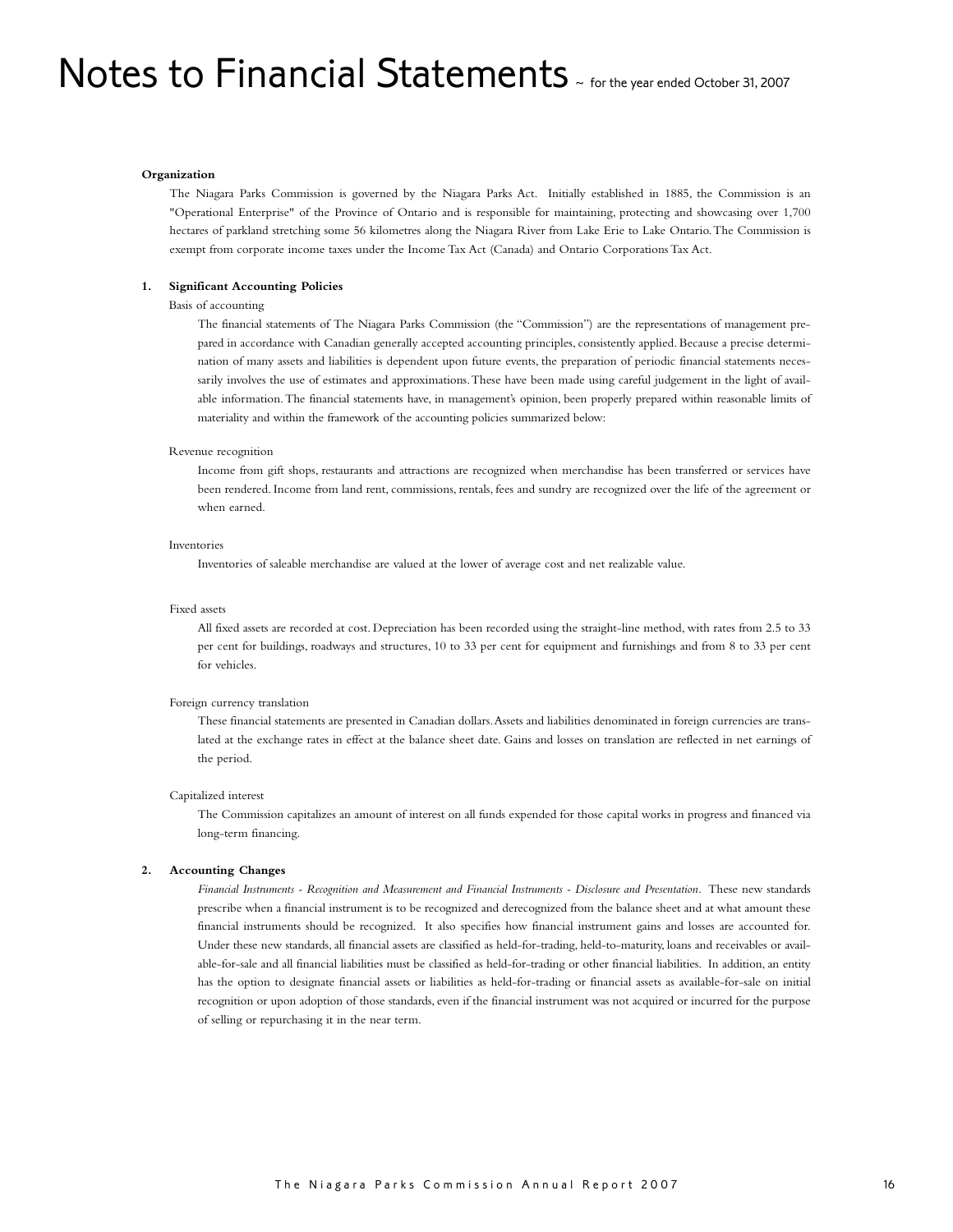## Notes to Financial Statements  $\sim$  for the year ended October 31, 2007

#### **2. Accounting Changes** - continued

All financial instruments are required to be measured at fair value on initial recognition except for certain related party transactions. After initial recognition, financial instruments should be measured at their fair values, except for financial assets classified as held-to-maturity or loans and receivables and other financial liabilities, which are measured at cost or amortized cost using the effective interest method. Financial assets classified as available-for-sale that do not have a quoted market price in an active market are measured at cost. Amortization related to financial assets classified as held-to-maturity or loans and receivables and other financial liabilities and unrealized gains and losses related to financial assets and liabilities classified as held-for-trading are recorded in net earnings for the period in which it arises. If a financial asset is classified as available-forsale, the cumulative unrealized gain or loss is recognized in accumulated other comprehensive income and recognized in earnings upon the sale or other-than-temporary impairment.

The Commission has adopted the following classification for financial assets and financial liabilities:

- -Cash and cash equivalents are classified as held-for-trading.
- -Accounts and other receivables are classified as loans and receivables.
- -Accounts payable and other accrued liabilities and long-term financing are classified as other financial liabilities.

The new standards require all derivative financial instruments to be measured at fair value on the balance sheet, even when they are part of an effective hedging relationship. An embedded derivative is a component of a hybrid instrument that also includes a non-derivative host contract, with the effect that some of the cash flows of the combined instrument vary in a way similar to a stand-alone derivative. If certain conditions are met, an embedded derivative is separated from the host contract and accounted for as a derivative in the balance sheet and measured at fair value. Upon adoption, entities have the option to recognize as an asset or liability all embedded derivative instruments that are required to be separated from their host contracts. As at October 31, 2007, the Commission does not have any material outstanding contracts or financial instruments with embedded derivatives that require bifurcation.

#### **3. Fixed Assets** *(In thousands of dollars)*

|                                    | Cost    | Accumulated<br>Depreciation | 2007    | 2006    |
|------------------------------------|---------|-----------------------------|---------|---------|
|                                    | \$      | \$                          | \$      | \$      |
| Land                               | 13,555  |                             | 13,555  | 13,555  |
| Land improvements                  | 17,135  |                             | 17,135  | 17,135  |
| Buildings, roadways and structures | 154,661 | 68,094                      | 86,567  | 88,647  |
| Equipment and furnishings          | 35,536  | 27,122                      | 8,414   | 9,933   |
| Vehicles                           | 9,164   | 7,572                       | 1,592   | 1,917   |
|                                    | 230,051 | 102,788                     | 127,263 | 131,187 |
| Capital works in progress          | 15,279  |                             | 15,279  | 1,818   |
|                                    | 245,330 | 102,788                     | 142,542 | 133,005 |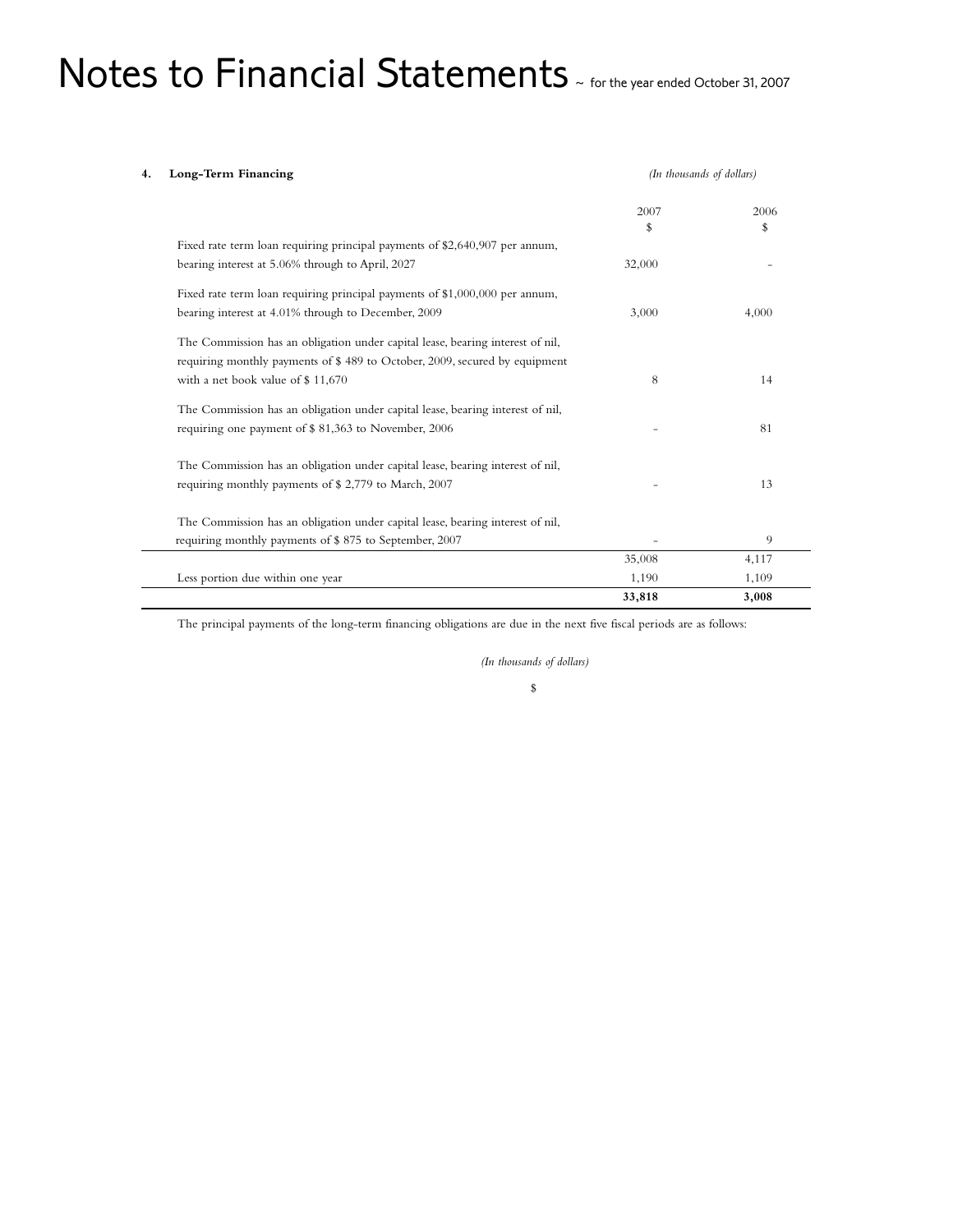#### **5. Post-Employment Benefits**

Defined Termination Benefit

The Commission provides a defined employee future benefit, payable on termination to certain full-time employees with a minimum of five years of service.The benefit is calculated on the basis of one week's remuneration, at the time of termination, for every year of full-time service provided to the Commission to a maximum of 26 weeks.The accrued benefit liability as at October 31, 2007 is \$ 3,456,833 (2006 - \$ 3,294,058).

As a result of an actuarial valuation conducted in 2007 for the year ending October 31, 2007, it was determined that an actuarial gain of \$ 242,488 existed. The actual obligation as at October 31, 2007 is \$ 3,214,345 (2006 - \$ 3,359,635). Since the actuarial gain is less than 10% of the actual obligation, no minimum amortization has been recorded for the year.

The Commission requires that an actuarial valuation of the post employment benefits be conducted every three years. Therefore, the next valuation required would be for the year ending October 31, 2010.

| Defined Benefit Plan Information                   | (In thousands of dollars) |       |
|----------------------------------------------------|---------------------------|-------|
|                                                    | 2007                      | 2006  |
|                                                    | \$                        | \$    |
| Employee benefit plan assets                       |                           |       |
| Employee benefit plan liabilities                  | 3,457                     | 3,294 |
| Employee benefit plan deficit                      | 3,457                     | 3,294 |
| Benefit obligation recognized on the balance sheet |                           |       |
| Benefit obligation, beginning of year              | 3,294                     | 3,116 |
| Expense for the year                               | 356                       | 376   |
| Benefits paid during the year                      | (193)                     | (198) |
| Benefit obligation, end of year                    | 3,457                     | 3,294 |

The main actuarial assumptions applied in the valuation of the defined benefit plan are as follows:

**Interest (Discount) Rate** -The accrued obligation and the expense for the year were determined using a discount rate of 5%. **Salary Levels** - Future salary and wage levels were assumed to increase at 3% per annum.

#### Pension Benefits

The Commission provides pension benefits for all its permanent employees (and to non-permanent employees who elect to participate) through the Public Service Pension Fund (PSPF) and the Ontario Public Service Employees' Union Pension Fund (OPSEU Pension Fund). These are multi-employer plans established by the Province of Ontario. These plans are accounted for as defined contribution plans, as the Commission has insufficient information to apply defined benefit plan accounting to these pension plans.

The Commission's obligations related to the PSPF and OPSEU Pension Fund was \$ 1,541,361 (2006 - \$ 1,522,827 and are included in the administrative and general expenses in the Statement of Operations.

The cost of post-employment, non-pension benefits are paid by the Management Board Secretariat and are not included in the Statement of Operations.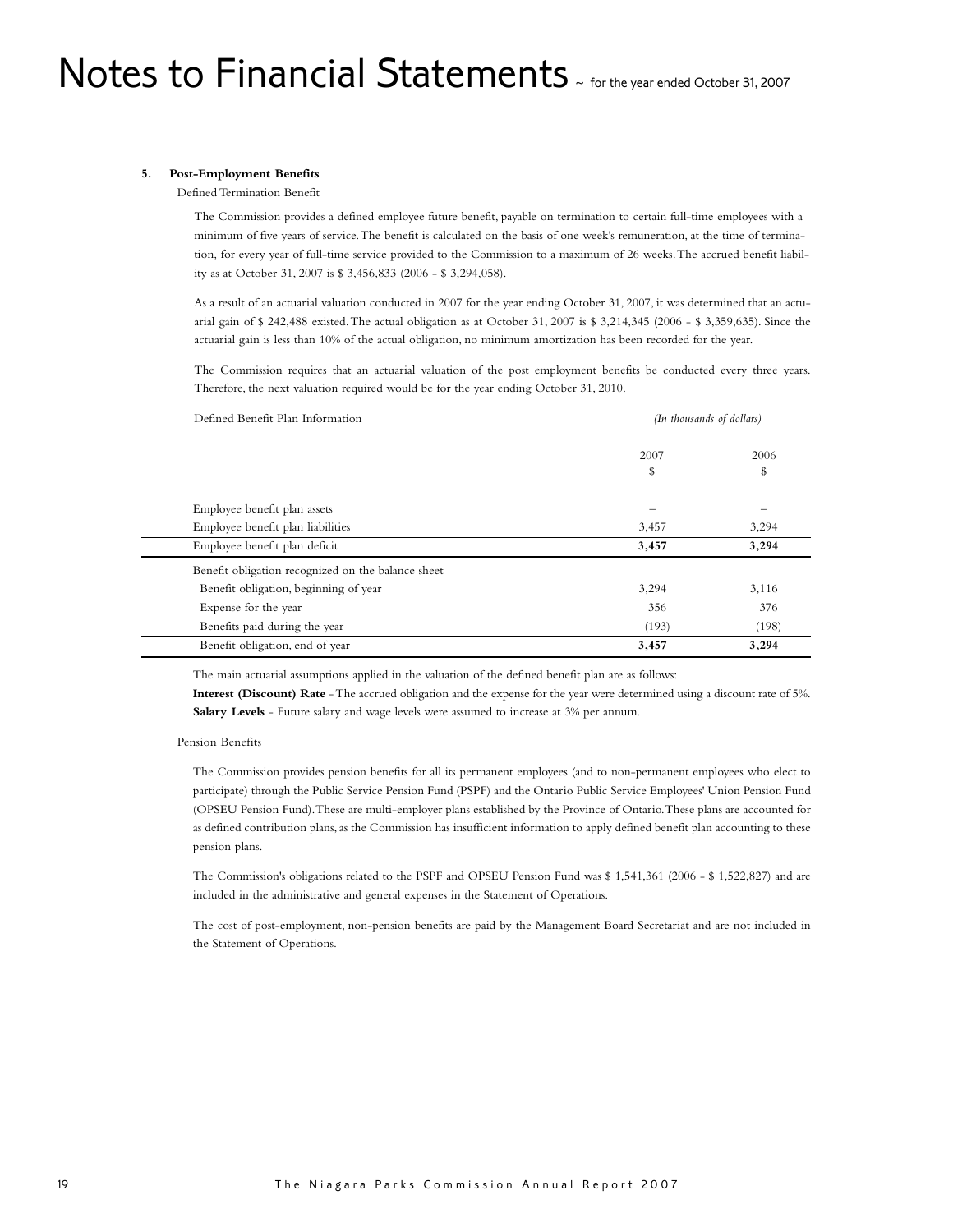#### **6. Credit Facilities**

The credit facilities, which have a maximum borrowing capacity of \$ 15,000,000, provide for two types of loans.There is a variable rate option with a rate which varies with the Bank of Montreal's prime rate and there is a fixed rate operating loan facility available for terms of 30/60/90/180 or 364 days at rates which are set relative to Banker's Acceptance rates.

#### **7. Commitments**

The Commission is committed to spending approximately \$ 25,000,000 on capital projects in the next year.

#### **8. Contingencies**

The Commission is in litigation pertaining to certain claims for which the likelihood of loss is not determinable and the amount not reasonably estimable. Accordingly, no provision for these claims is reflected in the financial statements.

### **9. Interest Expense** *(In thousands of dollars)*

| $\overline{\phantom{a}}$ |       | $\sim$ |  |
|--------------------------|-------|--------|--|
|                          | 2007  | 2006   |  |
|                          | ۰D    | \$     |  |
| Interest income          | (582) | (135)  |  |
| Loan interest expense    | 913   | 440    |  |
|                          | 331   | 305    |  |

| 10. | Depreciation                                | (In thousands of dollars) |       |
|-----|---------------------------------------------|---------------------------|-------|
|     |                                             | 2007                      | 2006  |
|     |                                             | \$                        | \$    |
|     | Depreciation of income producing assets     | 4,748                     | 4,894 |
|     | Depreciation of non-income producing assets | 3,436                     | 3,445 |
|     |                                             | 8,184                     | 8,339 |

#### **11. Operating Leases**

The Commission leases vehicles, equipment and premises under operating leases expiring in various years through 2011. The total obligation under operating leases amounts to approximately \$ 846,691.

Future payments for each of the next four years are as follows:

|      | (In thousands of dollars) |  |
|------|---------------------------|--|
|      | \$                        |  |
| 2008 | 370                       |  |
| 2009 | 290                       |  |
| 2010 | 186                       |  |
| 2011 | 1                         |  |
|      |                           |  |